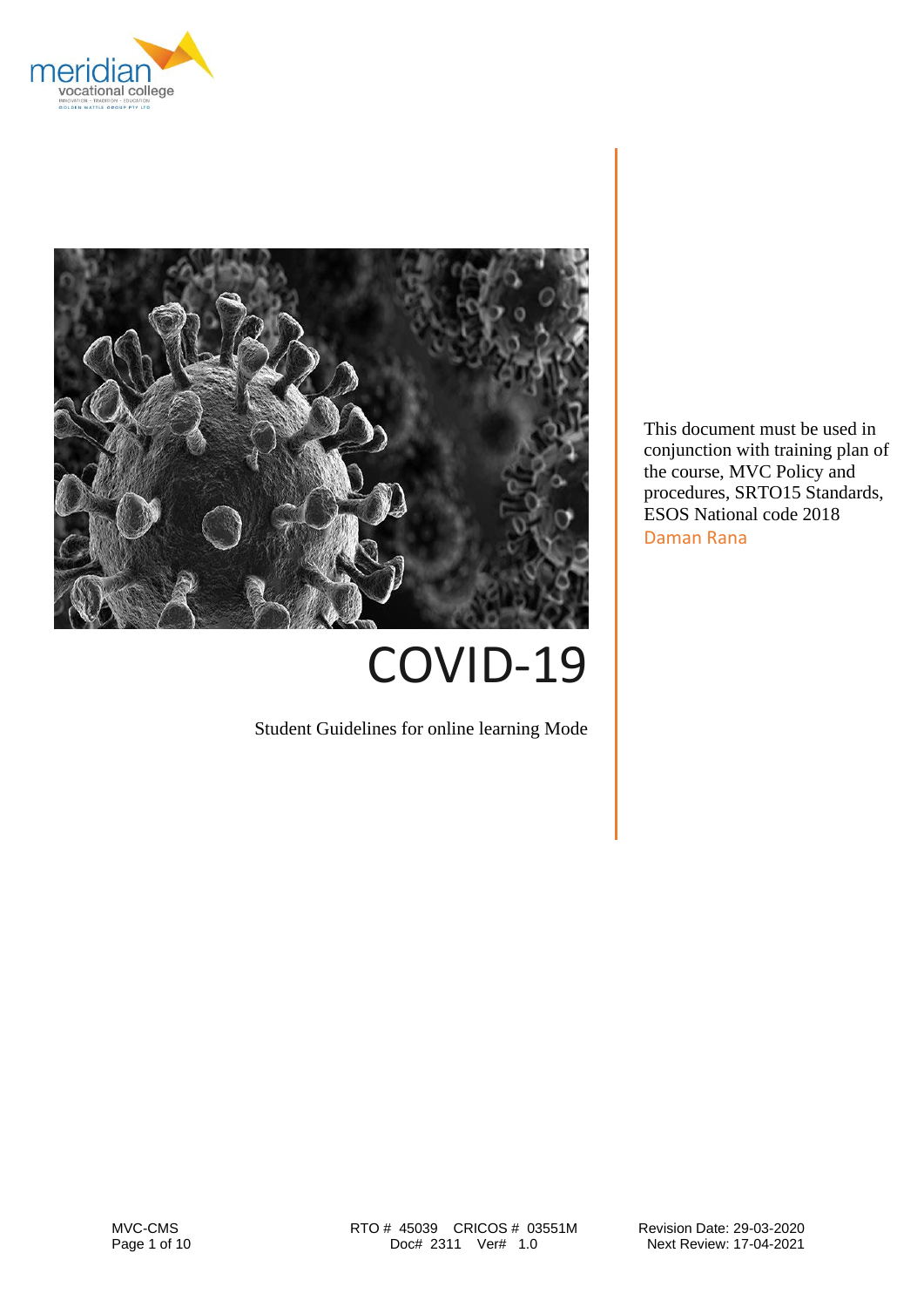

# **Table of Contents**

| Principles for the initiation and prioritisation of alternate working locations 5 |  |
|-----------------------------------------------------------------------------------|--|
|                                                                                   |  |
|                                                                                   |  |
|                                                                                   |  |
|                                                                                   |  |
|                                                                                   |  |
|                                                                                   |  |
|                                                                                   |  |
|                                                                                   |  |
|                                                                                   |  |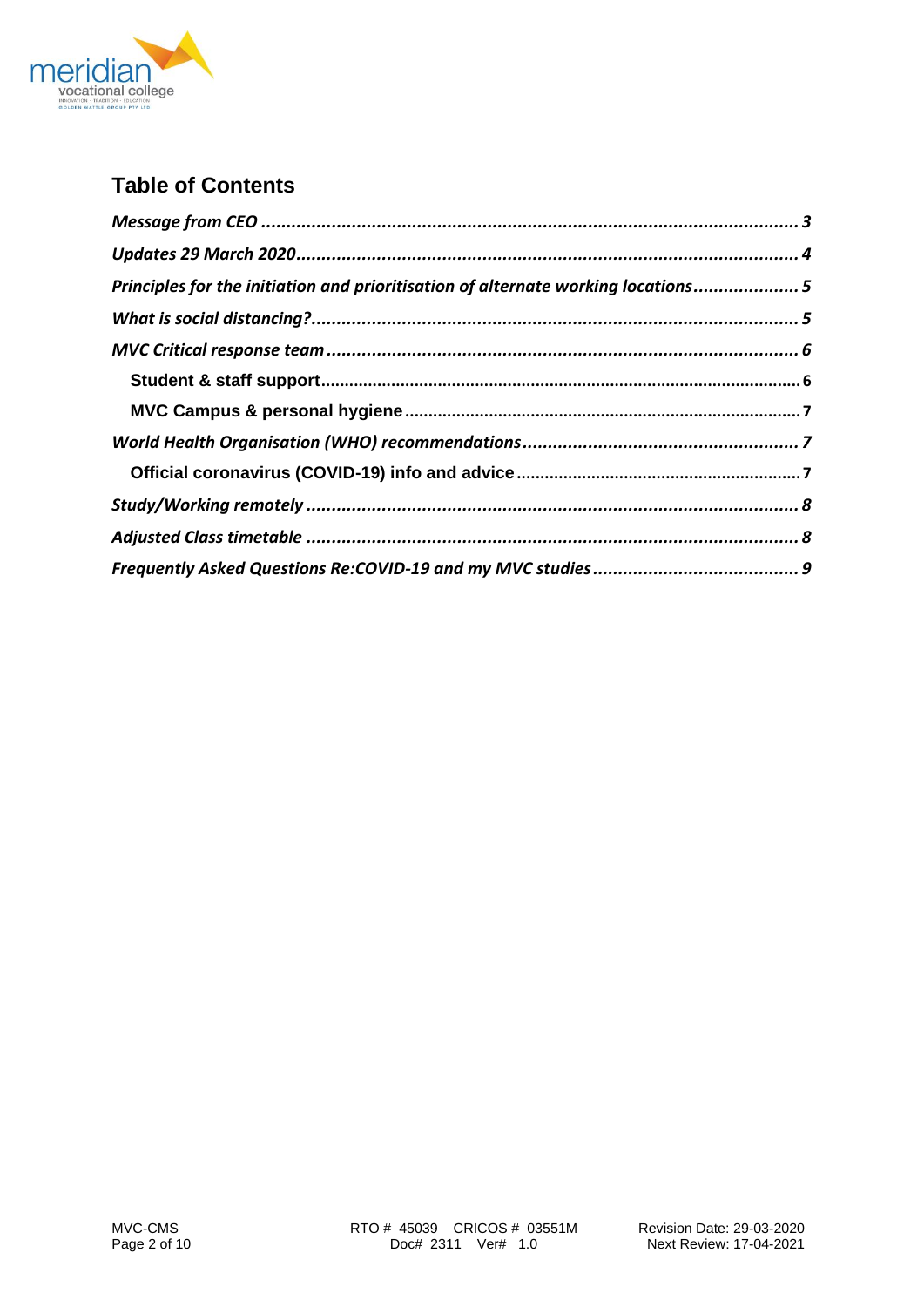

# <span id="page-2-0"></span>*Message from CEO*

#### Dear Students,

The State Government has stepped up measures to protect South Australians during the coronavirus pandemic by introducing heavy on-the-spot fines for individuals and businesses flouting directions from the Police Commissioner under the Emergency Management Act. Premier Steven Marshall said that from today individuals failing to self-isolate as required they will be hit with a \$1000 fine and businesses flouting laws to control the pandemic will cop a \$5000 fine. [Read More Updates here](https://www.premier.sa.gov.au/news/media-releases)

As we all know, current medical advice to control the spread of COVID-19 is centred around reducing person to person interaction.

Accordingly, we have taken the precautionary decision to request MVC's staff and students to move to remote work and study online. All Theory component of your training has been brought forward and practicals have been suspended until further notice, this can be reviewed earlier if any other advice is available from Australian Health Authorities.

Thank you very much for the participation in Change of mode Online survey we had a great feedback and based on this feedback MVC Staff and students had trial online sessions and had fantastic attendance and participation. Well done to you all for your commitment and participation to commence/complete the study using online mode.

In circumstances where online delivery cannot be achieved and course cannot be done in given timelines, due to financial hardships or lack of computer equipment/ internet issues, if requested by student we will defer student's course until later in the year. Deferment process cancels students' current CoE and a new CoE will need to be generated. This will be done on case by case basis. If you need assistance, please contact administration and student support staff on [info@mvc.edu.au](mailto:info@mvc.edu.au)

We are now requesting that all students/staff who have completed online session, initiate their online learning arrangements and follow weekly class schedules to attend online classes.

These online training arrangements will remain in place until further notice.

Essential access to dedicated online education delivery facilities will be provided from Level 2 west 50 Grenfell street Adelaide(campus), to enable staff to continue to prepare and deliver their online content in cases where they are unable to do so from home.

In certain circumstances, some staff/students may be deemed essential for the delivery of necessary services, supports, training or other activities required for business continuity on campus.

Some essential student support facilities for scanning, printing, access to Wi-Fi on campus will still be accessible to students, but with modified working and access arrangements in place. Floor marking has been done to maintain social distancing. Please use social distancing protocols while on campus for your and others wellbeing.

*In summary,MVC is OPEN and students are Not on term break. However, we are encouraging all students/staff who have not been deemed essential to an on-campus requirement, to study/work from home wherever possible with effect from Tuesday 31st March until further notice.*

*Stay safe*

*Daman Rana*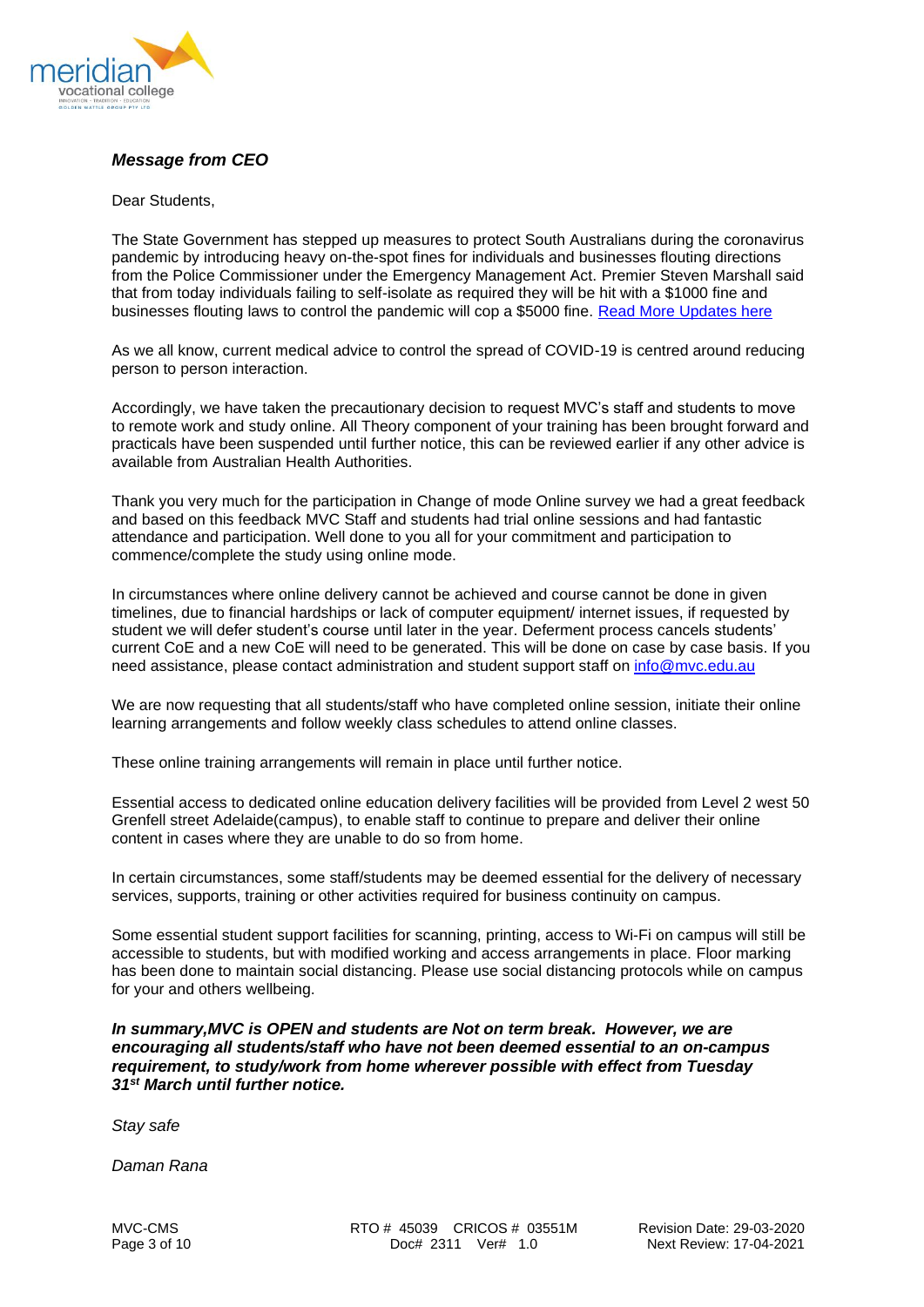

# <span id="page-3-0"></span>Updates 29 March 2020

To date there are no confirmed cases at MVC. To protect everyone at MVC I would like to offer the following guidelines:

- 1. If any of you are feeling unwell with cough and/or flu like symptoms, do not come into college.
- 2. Provide communicate to MVC via email [info@mvc.edu.au](mailto:info@mvc.edu.au)
- 3. Attendance cannot be given if you are not in online training.
- 4. A note will be made in your student file for reason of non-attendance.
- 5. Students will not be penalised or reported in this period. Non attendance in online class will impact course completion and course duration and student visa may need to be extended.
- 6. Students will require the assessments to be completed online an extension for submission will be given please speak to you trainer online.
- 7. College may have minimum staff if staff members are sick or they might be on Annual leave to protect exposing staff from ongoing health risks, this may cause delays in processing student requests/class timetables.
- 8. Work placements will be cancelled on host employers request. Alternative arrangements maybe required and new training plan will be issued. This may impact CoE extensions and late course completions.
- 9. If you have been living or in contact with anyone who has the virus, you must self-isolate for at least 14 days.
- 10. At college or at home, use hand wash to wash your hands before you start training/work activity, during and after coughing or sneezing into hands.
- 11. When coughing or sneezing, cover your mouth with a flexed elbow or tissue.
- 12. If you develop even a mild cough or low-grade fever (a temperature of 37.3 C or more) you should stay at home and self-isolate. This means avoiding close contact with other people, including family members.
- 13. Trainers/admin staff must report to critical response team and isolate students/staff Even if someone only have mild symptoms, person identified must stay away from training/work and other public areas. Masking symptoms with paracetamol or ibuprofen does not make COVID-19 less contagious to others.
- 14. If suspected you may have COVID-19, phone your healthcare provider or the local public health department and tell them your symptoms (your symptoms may not be severe enough to warrant a hospital visit, but you will still be infecting others by doing so).
- 15. If you have recently travelled overseas, you must have yourself medically cleared of the corona virus before you return to training/work.
- 16. If you have been in close contact with friends or relatives who have travelled here from overseas, please ensure that those friends or relatives have been cleared of having the virus before returning to training/work. This matter is a very serious one, and we all need to take a pro-active and responsible approach to stop the enormous damage that this virus will cause if it enters within MVC.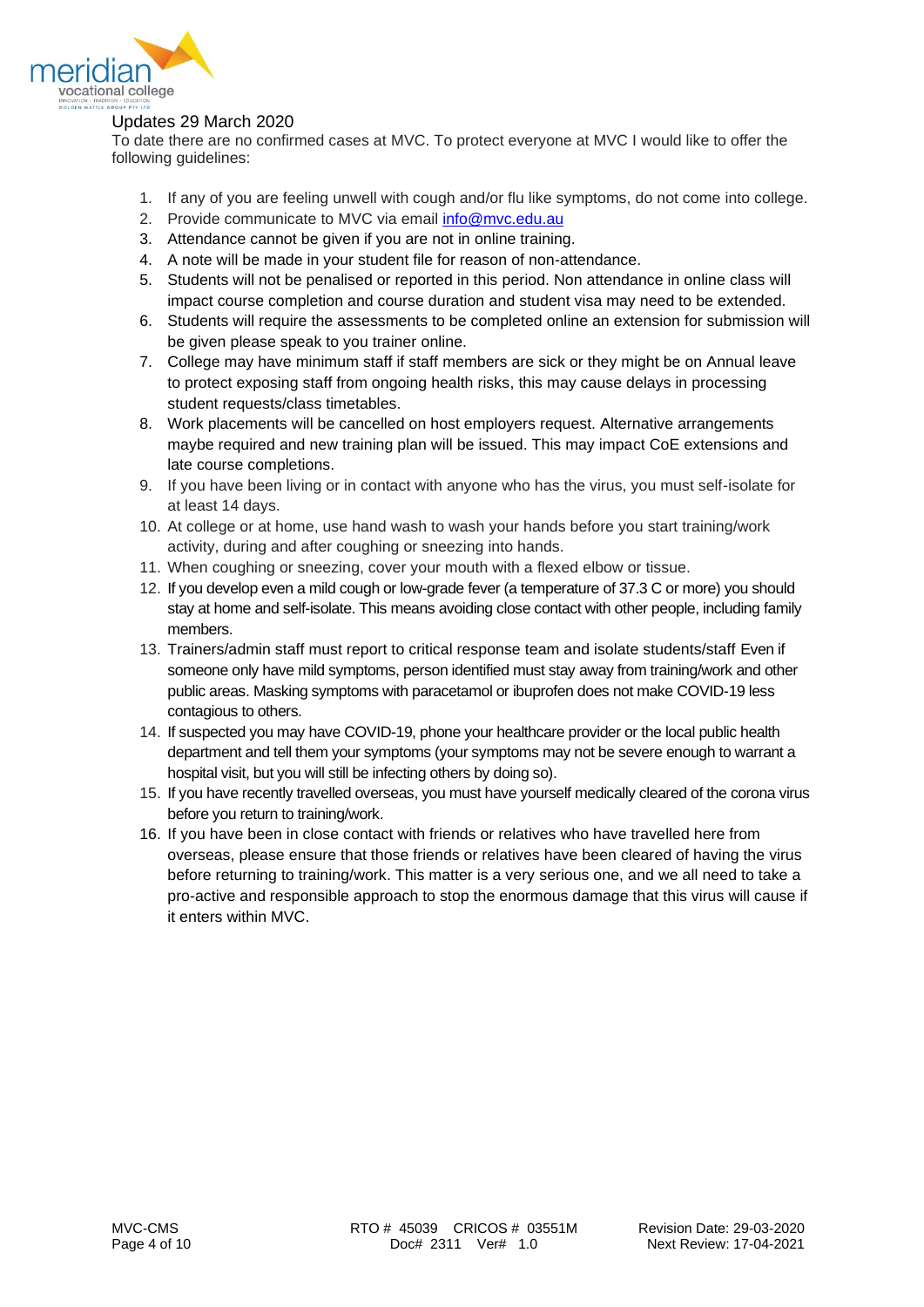

# <span id="page-4-0"></span>**Principles for the initiation and prioritisation of alternate working locations**

As part of Meridian Vocational collage (MVC) response to the COVID-19 pandemic, the following prioritisation schedule has been developed to support staff who may have a requirement to work from home or at an alternative location.

This prioritisation is based on the following principles:

- The MVC is taking all necessary actions to limit the risk of transmission of COVID-19 among its staff, students.
- The health and wellbeing of all staff and students is our highest priority, while also recognising the specific needs of those members of the community who may be particularly vulnerable to the impact of contracting COVID-19.
- The MVC is progressively moving its teaching and learning activities online to minimise the number of students on campus by maximising our online delivery capacity and capability. Staff engaged in the support of teaching and learning will remain on campus during this teaching transition and where their presence best supports staff and students during online delivery.
- All essential services will be maintained, in some cases by staff either working from home or alternate locations to reduce the critical mass of people interacting on campus or to provide mechanisms for social distancing within work teams.
- Some essential services will require staff to remain on campus.
- At all times, social distancing will be practiced.
- Staff who do work from home will need to ensure they have appropriately considered the infrastructure, digital access and WHS requirements necessary to effectively carry out their duties from home. It will be vital that staff can access tele or videoconferencing solutions to ensure they can connect with their students, colleagues, team members.
- The MVC will ensure that staff are communicated with regularly, irrespective of their work location and that support for their ongoing development and personal wellbeing continues to be a priority.

# <span id="page-4-1"></span>**What is social distancing?**

Social distancing refers to a range of strategies to stop or slow the spread of infectious diseases. It means less contact between people with the aim of reducing the potential for transmission.

Social distancing in the workplace includes:

- Attempting to keep a distance of at least 1.5 metres between themselves and other people where possible
- Avoiding crowds and mass gatherings where it is difficult to keep the appropriate distance away from others
- Avoiding shaking hands, hugging, or kissing other people
- Exercising good hand washing and sneeze/cough hygiene and use of hand sanitizers
- Avoiding congregating in kitchen or other areas where people socialise
- Cancelling or deferring non-essential meetings, gatherings, events workshops, training sessions
- Avoiding small gatherings in enclosed spaces, for example resources room (Shana's desk area)
- Holding meetings via zoom, video conferencing or phone call. If a face-to-face meeting is unavoidable, minimise the meeting time, choose a large meeting room and sit at least 1.5m away from each other. Consider holding meetings in the open air.

MVC staff are required to exercise the above social distancing strategies within the workplace.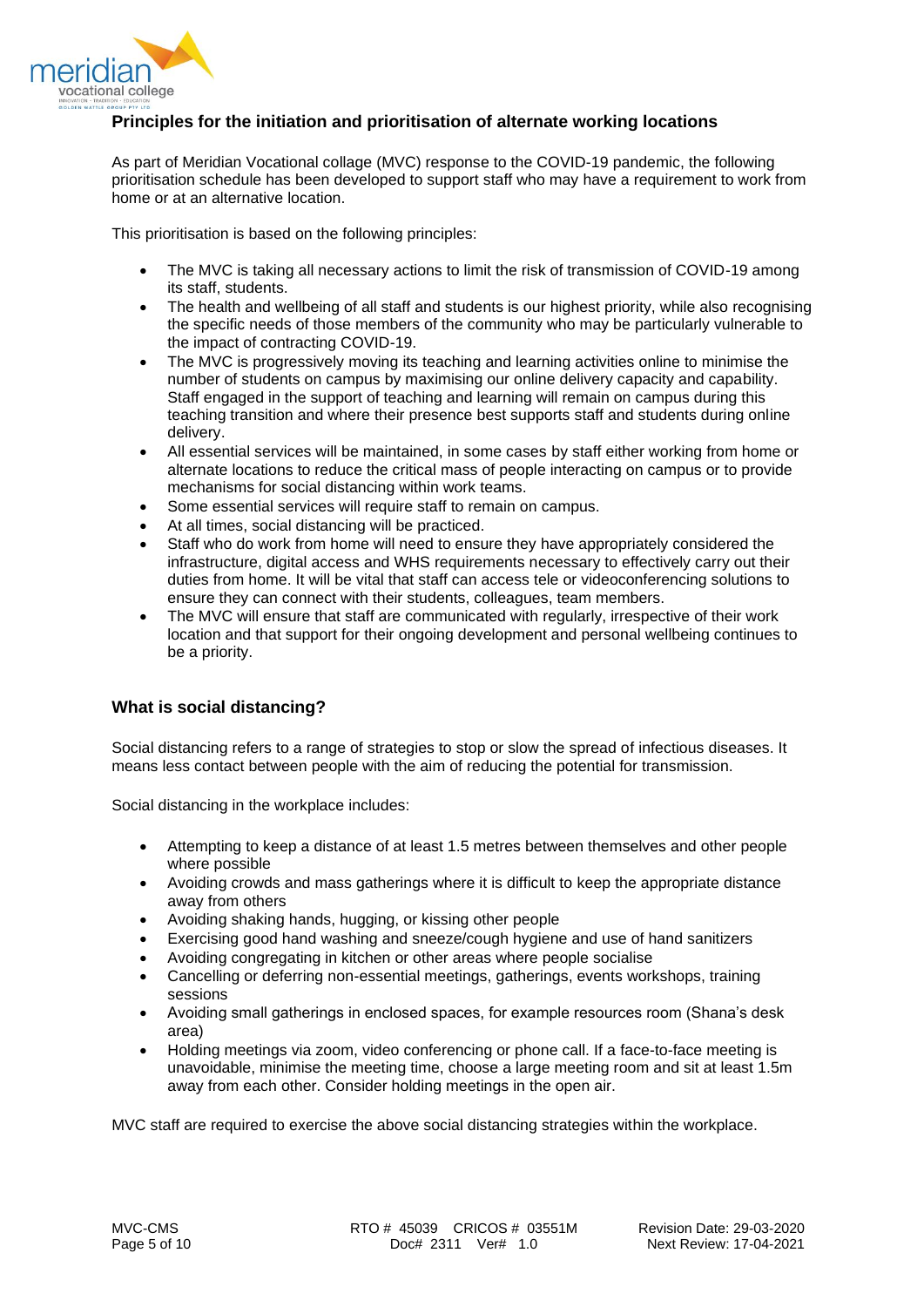

# <span id="page-5-0"></span>**MVC Critical response team**

To keep everyone at college safe –MVC's Critical response team will continue to respond progressively. The following summarises activities across a range of areas, including

- Student and staff support
- **Isolation advice**
- Travel restrictions
- Closure and reopening of college
- Online training resources and support

## **MVC Critical response team members**

- Sapna Rana Director MVC, Qualified Registered Nurse
- Pawandeep kaur RTO Manager/student support officer
- Shana Dunn Program Manager
- Sunny Dimber Trainer and assessor
- Anthony Julianto Trainer and assessor

## **Main responsibilities**

#### **To Help address uncertainty and respond to questions asked**

## **To take measure and decisions to control spread of COVID-19**

## <span id="page-5-1"></span>**Student & staff support**

Students are being provided with regular advice on alternative options, including delayed enrolment and online training and assessment delivery by MVC. Individual case management will be provided to all students impacted by the travel ban or self-isolation requirements.

If you are a student and have any questions or concerns about how this advice may impact your attendance or course progress, you can email us at [info@mvc.edu.au](mailto:info@mvc.edu.au)

As an inclusive community, we are aware of additional challenges such as fear from misinformation, and media reports of racism linked to the virus. MVC have Developed staff/student code of conduct information about respectful behaviour and responding to unacceptable behaviours across MVC.

If you are feeling anxious or distressed about the current situation our student support officers (SSO)

- Pawandeep KAUR
- Inderdeep KALSI

SSO are available to help and support. Please email us at [info@mvc.edu.au](mailto:info@mvc.edu.au)

#### **Travel restrictions & self-isolation**

The latest travel information is available on the Department of Foreign Affairs and Trade [Smartraveller](https://www.smartraveller.gov.au/news-and-updates/novel-coronavirus-outbreak)  [website.](https://www.smartraveller.gov.au/news-and-updates/novel-coronavirus-outbreak) Any person who has had close contact with a person with confirmed coronavirus, regardless as to where the contact occurred, must undertake self-isolation for a period of 14 days.

MVC will continue to communicate with all our students locally and overseas, in relation to this matter.

If you have any questions or are concerned about how this advice may impact you, please contact [info@mvc.edu.au](mailto:info@mvc.edu.au)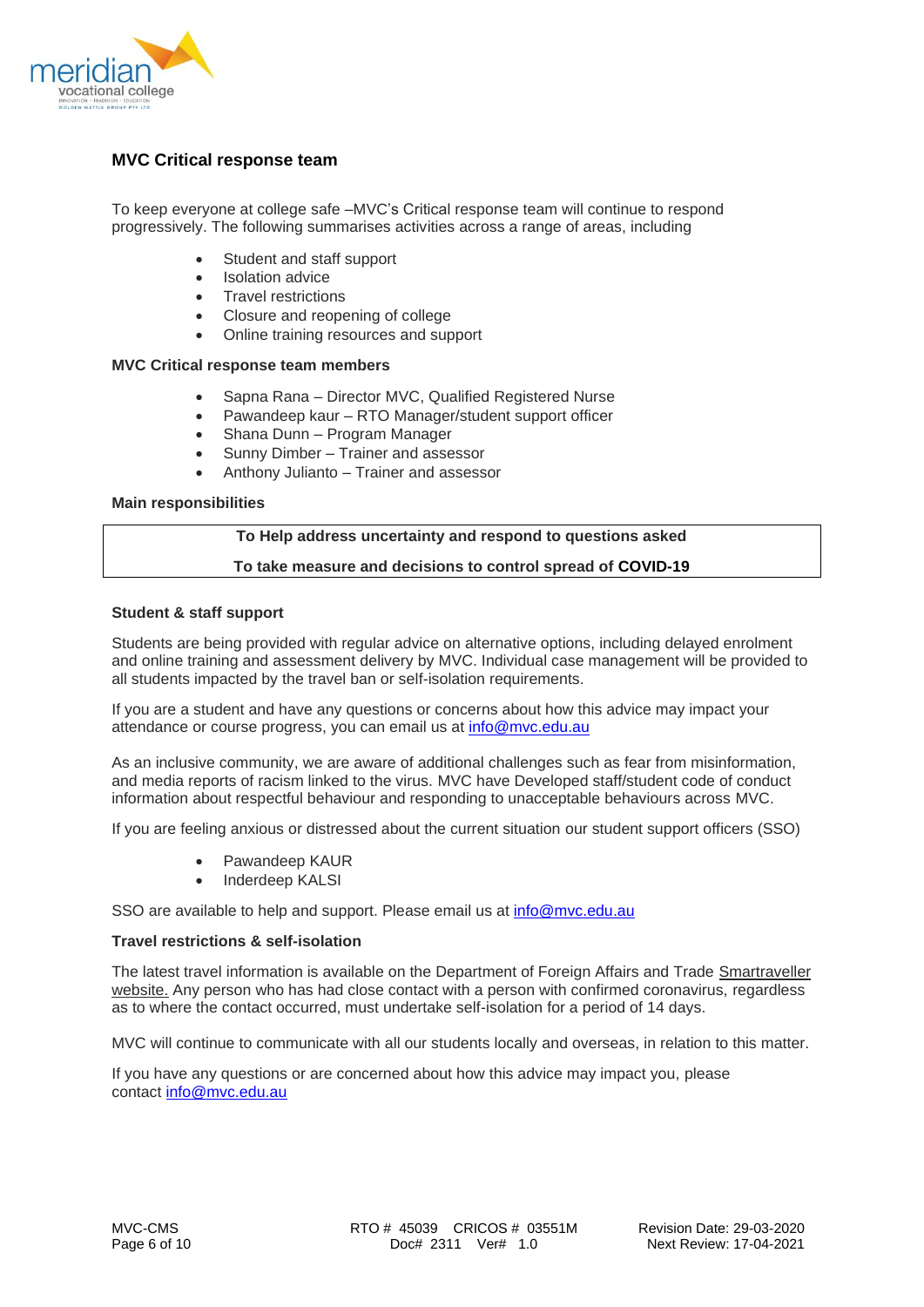

# <span id="page-6-0"></span>**MVC Campus & personal hygiene**

MVC has implemented a number of prevention strategies, including increased cleaning in College, displaying correct hand-hygiene, COVID-19 advice posters throughout the college.

Floor markings to guide maintain social distancing.

MVC have established a response plan in the event that anyone presents with symptoms of the condition. If anyone, student or staff, has concerns about the health status of another person at MVC they should contact MVC Critical response team who will arrange first aid assistance and follow appropriate procedures.

# <span id="page-6-1"></span>**World Health Organisation (WHO) recommendations**

The [World Health Organization \(WHO\)](https://www.who.int/emergencies/diseases/novel-coronavirus-2019/advice-for-public) has recommendations on how to reduce the transmission of illnesses, including coronavirus:

- Wash your hands regularly with soap and water
- Cover your mouth and nose with a flexed elbow or tissue when coughing or sneezing, dispose of used tissues in the bin and wash your hands afterwards
- Avoid close contact with anyone who has a fever or cough.

If you or anyone you know is feeling unwell, as always, please see a doctor and don't come to College.

## <span id="page-6-2"></span>**Official coronavirus (COVID-19) info and advice**

Leading authorities have compiled a range of resources to keep us informed about coronavirus:

Health advice:

- South Australia : SA Health
- Government Coronavirus (COVID-19) hotline [1800 675 398](tel:+611800675398)
- Coronavirus information in languages other than English: [131 450](tel:+61131450)
- [Australia:](tel:+61131450) [Department of Health](https://www.health.gov.au/news/health-alerts/novel-coronavirus-2019-ncov-health-alert)
- International: [World Health Organization.](https://www.who.int/emergencies/diseases/novel-coronavirus-2019/advice-for-public)
- Education advice: [Department of Education](https://education.govcms.gov.au/novel-coronavirus-2019-ncov)

## *Some useful tips*

- It is reasonable to be concerned because most of us have probably never experienced anything like this before
- While reporting an illness, In your explanation provide facts and keep it positive and calm. Be assured that right now the risk of getting the coronavirus is low and if contracted most people only get cold-like symptoms and then they are immune.
- Understand the importance of handwashing and how to do it properly, take responsibility to protect others from coughs and sneezing.
- Understand student/staff code of conduct, that no-one should be ostracised or bullied because they have been associated with the virus
- Do not make it a one-time conversation. Keep checking in to see if anyone need reassurance or if they have any new questions
- If you have particular concerns about coronavirus, please contact the College on 0432421482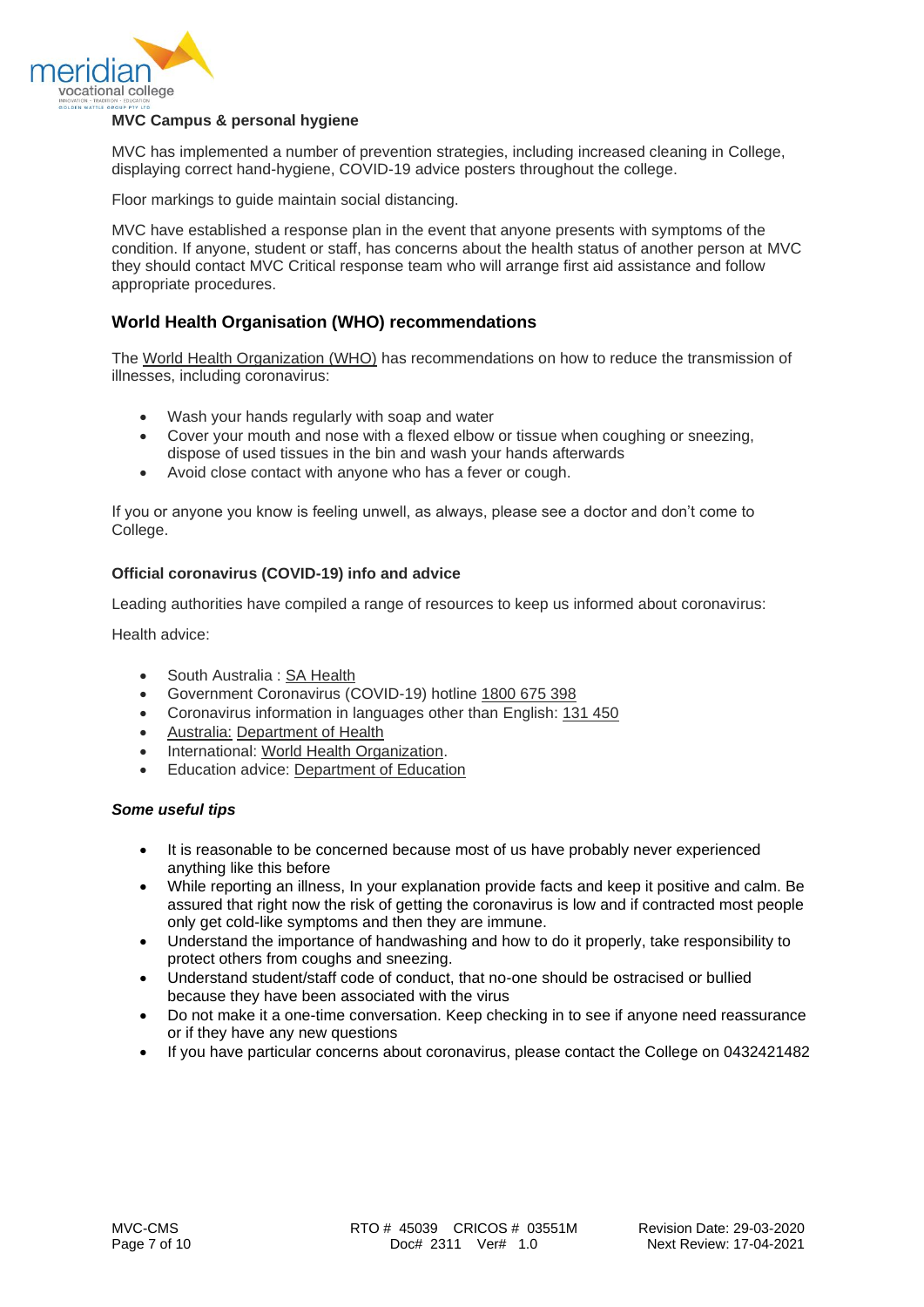

<span id="page-7-0"></span>As MVC responds to the current COVID 19 pandemic with alternative work arrangements and changes to our usual ways of working, we have created this guide to support team members in performing their role and ensuring we stay connected.

This guide includes **Learning videos**, articles from multiple sources:

*Tip: click on tabs located on right hand side of the videos to watch all sections of the video*

- [Working remotely:](https://www.linkedin.com/learning/working-remotely-2015/structuring-your-day?u=58640609) this short video provides tips of how to structure your day and how to use technology to build connections
- [Staying connected](https://www.linkedin.com/learning/learning-zoom/stay-connected-with-zoom-meetings?u=58640609) with zoom meeting
- Use [google classroom](https://www.youtube.com/watch?v=rCNImsWUxZA)
- Use [didasko learning resources](https://www.youtube.com/watch?v=LTpxlYvMcoQ)
- Attend [virtual meetings](https://www.linkedin.com/learning/leading-virtual-meetings/welcome-to-better-virtual-meetings?u=58640609)
- [Time management](https://www.linkedin.com/learning/time-management-working-from-home/what-you-should-know-before-watching?u=58640609) : working from home
- [Proven strategies](https://zapier.com/blog/productive-remote-work/) for better remote work
- [Value of working remotely](https://www.linkedin.com/learning/working-remotely-2/the-value-of-working-remotely?u=58640609)
- [Working well with your boss/trainer: when you work remotely](https://hbr.org/video/4716647008001/working-well-with-your-boss-when-you-work-remotely)
- Working from home and [working with remote team/](https://hbr.org/video/5812716214001/the-explainer-how-to-collaborate-effectively-if-your-team-is-remote)class

Please note that until further notice all face to face practicals have been postponed.

If there's something specific you're looking for please email [daman@mvc.edu.au](mailto:daman@mvc.edu.au)

# <span id="page-7-1"></span>**Adjusted Class timetable**

Timetable has been adjusted for delivery of theory component of the course student is enrolled in, refer to your class timetable

| Key Contacts at MVC     |                         |                  |
|-------------------------|-------------------------|------------------|
| <b>TITLE</b>            | <b>NAME</b>             | <b>EMAIL</b>     |
|                         |                         |                  |
| Student support officer | Pawandeep KAUR          | info@mvc.edu.au  |
|                         | <b>Inderdeep KASLSI</b> | inder@mvc.edu.au |

We wish you all the best with your learning journey and are here whenever you need support.

#### **Kind Regards,**

**Student Support Team Meridian Vocational College 0432 421 482 [info@mvc.edu.au](mailto:info@mvc.edu.au) [www.mvc.edu.au](http://www.mvc.edu.au/)**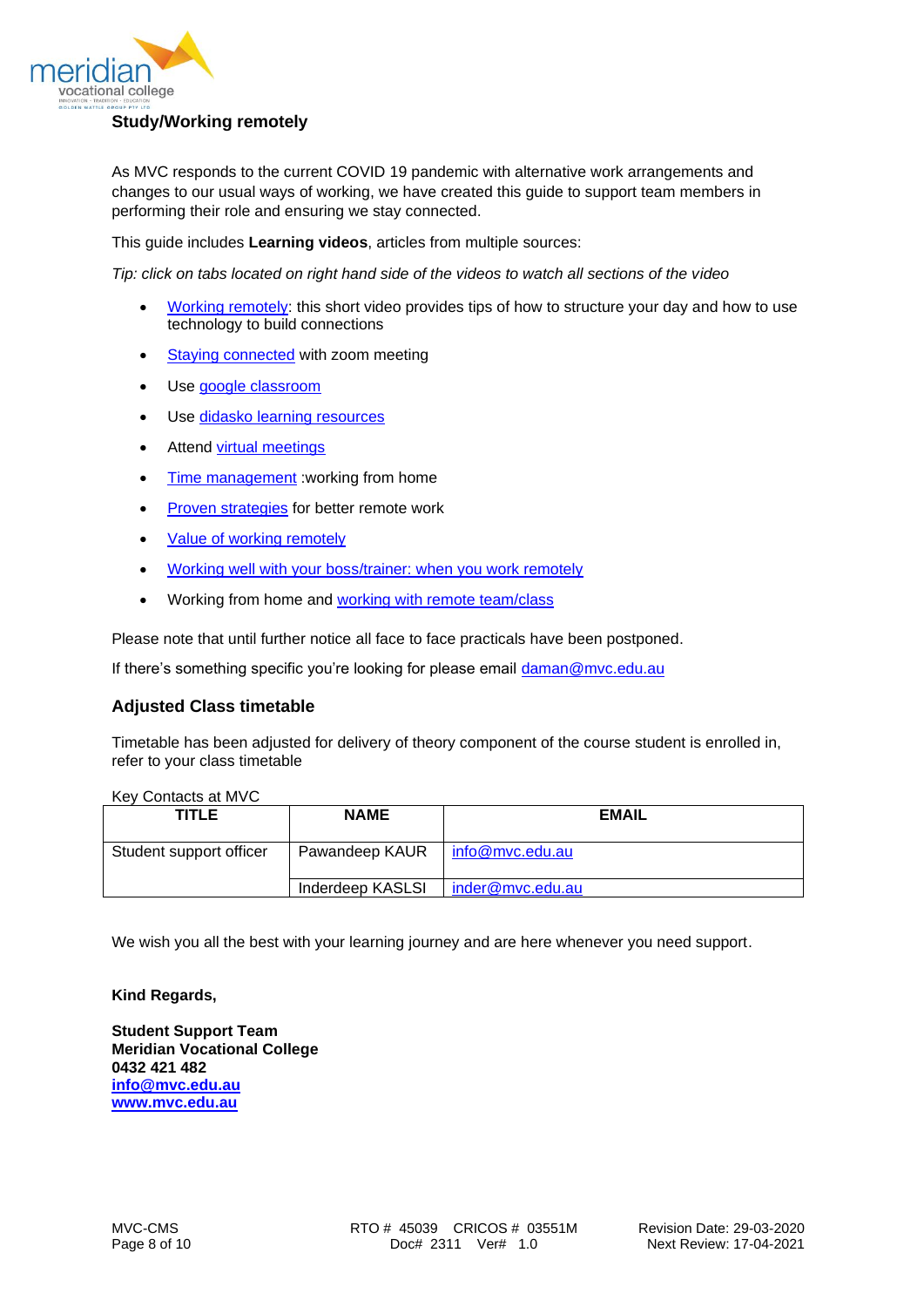

# <span id="page-8-0"></span>**Frequently Asked Questions Re:COVID-19 and my MVC studies**

#### **What if I present with symptoms?**

*People who think they may have been in close contact with a confirmed case of coronavirus, should also monitor their health and seek urgent medical attention. Contact a medical practitioner immediately by calling the clinic and notify MVC by sending an email at [info@mvc.edu.au](mailto:info@mvc.edu.au)*

## **What if I have recently returned from travel (within the last 14 days) or if I am living with overseas traveller/s (arrival within the last 14 days)**

*People who have returned from a country or outside SA should monitor their health closely. If you develop symptoms including a fever and cough you should isolate yourself immediately and urgently seek medical attention. Go to [www.health.gov.au/covid19-travellers](http://www.health.gov.au/covid19-travellers) for advice from the Department of Health.* 

## **What does isolate in your home / accommodation mean?**

*People who need to isolate must stay at home or in their accommodation and not attend public places, including work, school, childcare or public areas of university, higher education and vocational education campuses. Only people they usually live with should stay in the home or accommodation. Do not see visitors. Where possible, get others such as friends or family, who are not required to be isolated, to get food or other necessities.*

*If the person in isolation must leave the home or residence, such as to seek medical care, they are instructed to wear a surgical mask if they have one.*

There are severe penalties in place now to control people from spreading the virus Read More [Updates here](https://www.premier.sa.gov.au/news/media-releases)

#### **What happens if someone in my class becomes infected with COVID-19?**

*COVID-19 is a notifiable illness, meaning that medical practitioners and diagnostic laboratories are required to notify SA Health of cases. In the event of a student or staff member coming into close contact with a person confirmed to have COVID-19, they will be contacted by SA Health authorities and must isolate for 14 days from the date of last contact with the confirmed case.*

#### **Whom can I speak to if I am worried or concerned?**

*Call a doctor or hospital and tell them the recent travel or close contact history. If they have serious symptoms such as difficulty breathing: Call 000, ask for an ambulance and notify the officers of the recent travel or close contact history. For general advice you can contact Meridian Vocational College response team on for up to date current information and any concerns you may have. You can access the team 24/7 via email [info@mvc.edu.au](mailto:info@mvc.edu.au) or phone 0432 421 482.*

# **Will my course at MVC still go ahead if the college is in lock down?**

*MVC will keep you informed of any formal closures, and government recommendations for closures for vocational education providers.* In the case of self isolation the mode of delivery will change from face to face to online delivery. you will be provided with access to online resources to complete the theory component of your course.

#### **Will my workplacement continue/commence as planned?**

Work placements may be cancelled by the employer based on Host employer's policy. Student will be enrolled in next unit of competency/qualification to complete the enrolled course/s and work placement will continue once a suitable place is organised. This may impact course completion date/s

#### **How can I complete assessments for my course?**

With changes from face to face to online delivery, you will be allocated the unit/s in accordance to your current class schedule and have access to the powerpoint, learner guide and written assessments. All observations and practical sessions will be rescheduled once classes resume in full. Online mode is a self-managed form of delivery using Zoom meetings and google classrooms. You can review the powerpoint presentation and complete the assessment by answering the required questions anytime in accordance to the unit submission due date.